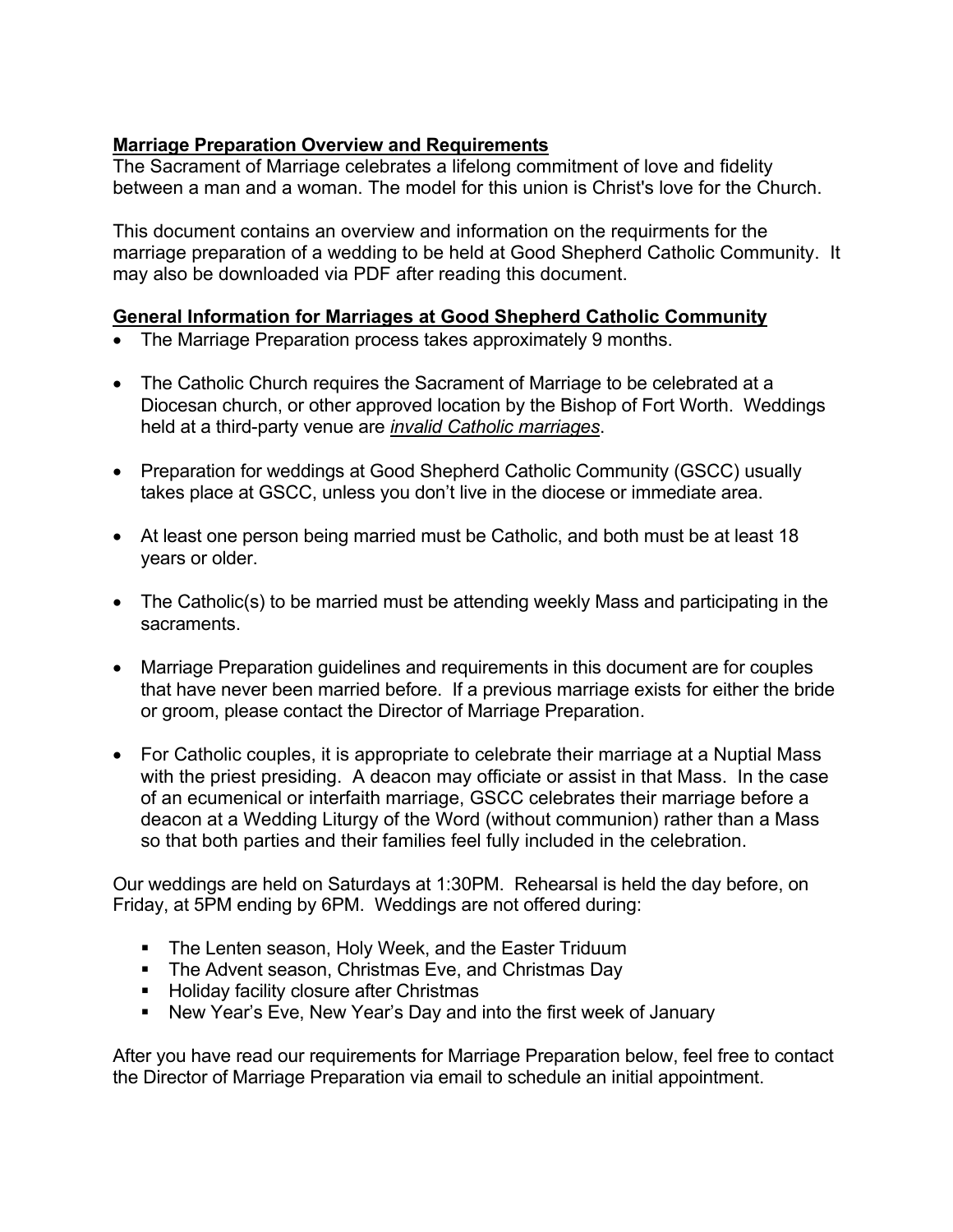# **Initial Appointment with Director of Marriage Preparation Process**

This appointment takes between 2-3 hours to complete questionnaire information, review the forms needed, discuss a checklist of items required and complete a Fully Engaged inventory assessment for your forthcoming mentoring couple program. This meeting is held at GSCC and requires bride and groom be present. You will be given a checklist of documents needed and courses to be completed.

### **Reservation of Church Facility and Fees**

After the initial appointment with the Director of Marriage Preparation, completion of the Fully Engaged inventory assessment, and registration has been made the next day for the Pre-Cana and Natural Family Planning classes, a reservation for a wedding date at GSCC can be made.

**Please do not reserve a reception venue until after you have signed the church reservation agreement. We cannot guarantee the date will be available until the church reservation agreement is signed and received, which can only be completed after the initial appointment with the Director of Marriage Preparation.**

This will require a deposit and completed contract with our Business Manager.

Fees: An actively tithing member of Good Shepherd Catholic Community is defined as someone who has been registered and has a visible record of tithing (envelope system, checks, electronic fund transfers) for at least one year before contacting the parish about setting a wedding date. The parishioner fee for actively tithing parishioners covers some of the basic costs to the parish such as staff and books/materials. The nonparishioner fee includes the above and the cost of building use.

### **Documents Required During Marriage Preparation**

- 1. Baptismal Certificate from your parish of baptismal record. This certificate must be dated within six months of your wedding and contain notations on the back.
- 2. Non-Catholic baptismal proof of Trinitarian baptism from pastor, or family member.
- 3. "Affidavit of Free" status two each for the groom, and bride by family or friends.
- 4. Dispensation from the Bishop of Fort Worth, if required.
- 5. Marriage License within 90 days of wedding.

As you complete the forms, submit documents and receive certificates of course completions, you will send them to our Marriage Preparation Administrator who will also remind you via email what is incomplete, missing information or past due.

It is the couple's wedding. That also means it is the responsibility of the couple to complete all the requirements by the timeline and deadlines given to them. If anything is incomplete or not met by the timeline to request approval of the wedding by the Diocese of Fort Worth Tribunal, the wedding is subject to rescheduling.